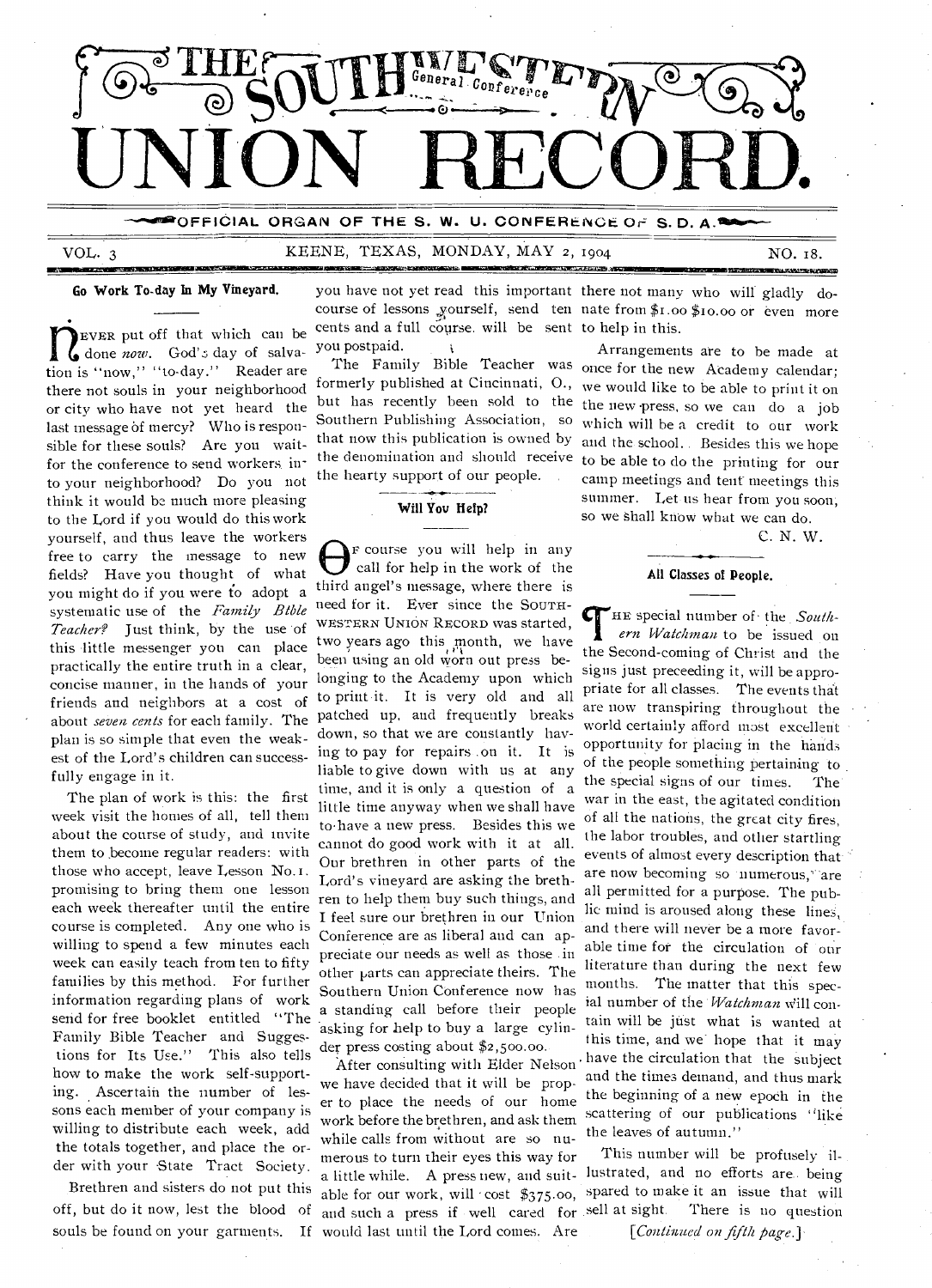# **The Gentle Reminder.**

IRST, It is drawing near camp things. meeting time. Last fall through correspondance and this paper, we earnestly solicited a Camp Meeting Fund, **so** that we would not have to draw from the tithe to pay the camp meeting expenses, thus making us short for settling with the laborers. We suggested the plan of laying aside five cents a week for Camp Meeting **Expenses** and five cents for Tent Fund **to** assist us to get some small tents, which we are much **in,** need of. A few have responded, and we have faith that many more will within the next six weeks. At present the Camp Meeting Fund is \$9.15, and the Tent Fund \$28.83. We are very grateful to these who have contributed to make up this amount, and we trust that others will feel a burden for this much needed work at this time, for we realize that there are others more able to contribute than some of these have been.

Second, We trust that all will begin to plan their work so as to attend the State conference and camp meeting August 11-23, at Russellville, Pope county on the Iron Mountain railroad.

annoyed with monthly statements of seen the necessity of putting in good their accounts with the tract society, time. if they will make an effort to settle on this line to encourage them through said accounts, we will gladly cease to the paper and correspondance, their The time for closing the books is work as a pastime, and still call themand appreciate the privilege of closing merchant, mechanic, day-laborer, etc ing, and its all right to owe the tract effort. earth where we should have a stand-work in this needy field. ing debt. The Lord says, "Owe no man anything." That is just as much the fact that there is always work for of a command as any of the ten commandments and just as binding. appeals throughout the state for such How can we expect the Lord to and cannot fill them. The harvest prosper us with a debt on our hands, is great, and the laborers are few. above all a debt for religious literature which the tract society has been who have accepted the saving truth

Arkansas **Department.**  felt that they were engaged in the Lord's work? Is it not the Lord's money that we have appropriated to into the wonderful light of salvation, against us? Let us consider these grace ourselves. An unused machine

# **the Field Work.**

CATTERING the seeds of truth through the printed pages by the canvasser, colporteur, and lay member, should be followed up the year around in Arkansas, as well as in other states.

First we will consider the canvassing work. One might get the impression from what has been said before that it is not best to canvass in Arkansas at this season of the year. Not so. There is work for the canvasser the year around, but certain localities are better adapted at certain seasons of the year. There are many unentered fields, especially in the larger cities, or smaller ones either; and one cannot find a better time of year to work these fields than just now. The time is close at hand when the country towns through the fruit belt can also be worked profitably. But the best field for work will be in the cotton belt just after the camp meeting and institute.

Third, Those who are seemingly the canvassers do not, nor have not trouble them in that way any further: reports show that they take up the drawing near, and we would like to, selves regular canvassers. If the up some of these small accounts any-worked in that way, what would be where from ten to seventy dollars, and his expectations of success? Brother we know there is no good reason why Manfull is endeavoring to have a they should not be paid, only simply class of canvassers who will realize its a tract society debt of long stand-the necessity of persistent, full-time society. That is a sad mistake, for that end, and thus raise the standard the tract society is the last place on of this all-important branch of the The one great hinderance to the advancement of the work here is that Though much has been said May the Lord help him to

> Second, We are all familiar with We have frequent

sp kind as to advance to those who for this time, to shed their light Third, There rests a duty upon all

other purposes if that debt stands but we will grow in knowledge and abroad upon others. In so doing we Is it not the Lord's not only bring others out of darkness becomes rusty and finally unfit for use; an unused muscle grows weak and useless; so it is with our spiritual life. We must cultivate as persistently as we do our bodies and brains or we will grow dull and indifferent and not only lose our own soul's salvation but be held responsible for many others whom we might have enlightened. I quote from the late volume of the "Testimonies:" "God calls upon every church, member to enter His service. Truth that is not lived, that is not imparted to others, loses its life giving power, its healing virtue: Everyone must learn to work, and to stand in his place as a burden-bearer. Every addition to the church should be one more agency for the carrying out of the great plan of redemption. The entire church acting as one, blending in perfect union, is to be a living, active missionary agency, moved and controlled by the Holy Spirit."

# **Notices.**

PLEASE do not forget the Tent and Camp Meeting Funds. The time is drawing near when we will need to use them. You all remember that the tents in our conference are very old and much the worse for wear, and, we know that each one feels a responsibility individually in carrying this truth to others, many of whom are reached through the camp meeting and tent efforts, and must we have leaky tents with which to carry them on ? Tents will wear out with the best of care, but at present we have the best of facilities for caring for them. - We trust that each one will contribute a little.or perhaps a large amount to these funds. All will be gratefully acknowledged and used for the intended purpose. Please send all donations to the tract society, Springdale. F. E. H., *Secretary*.

### **Missionary Reports.**

| 3                        |
|--------------------------|
|                          |
| 2                        |
| ഥറ                       |
| Periodicals distributéd, |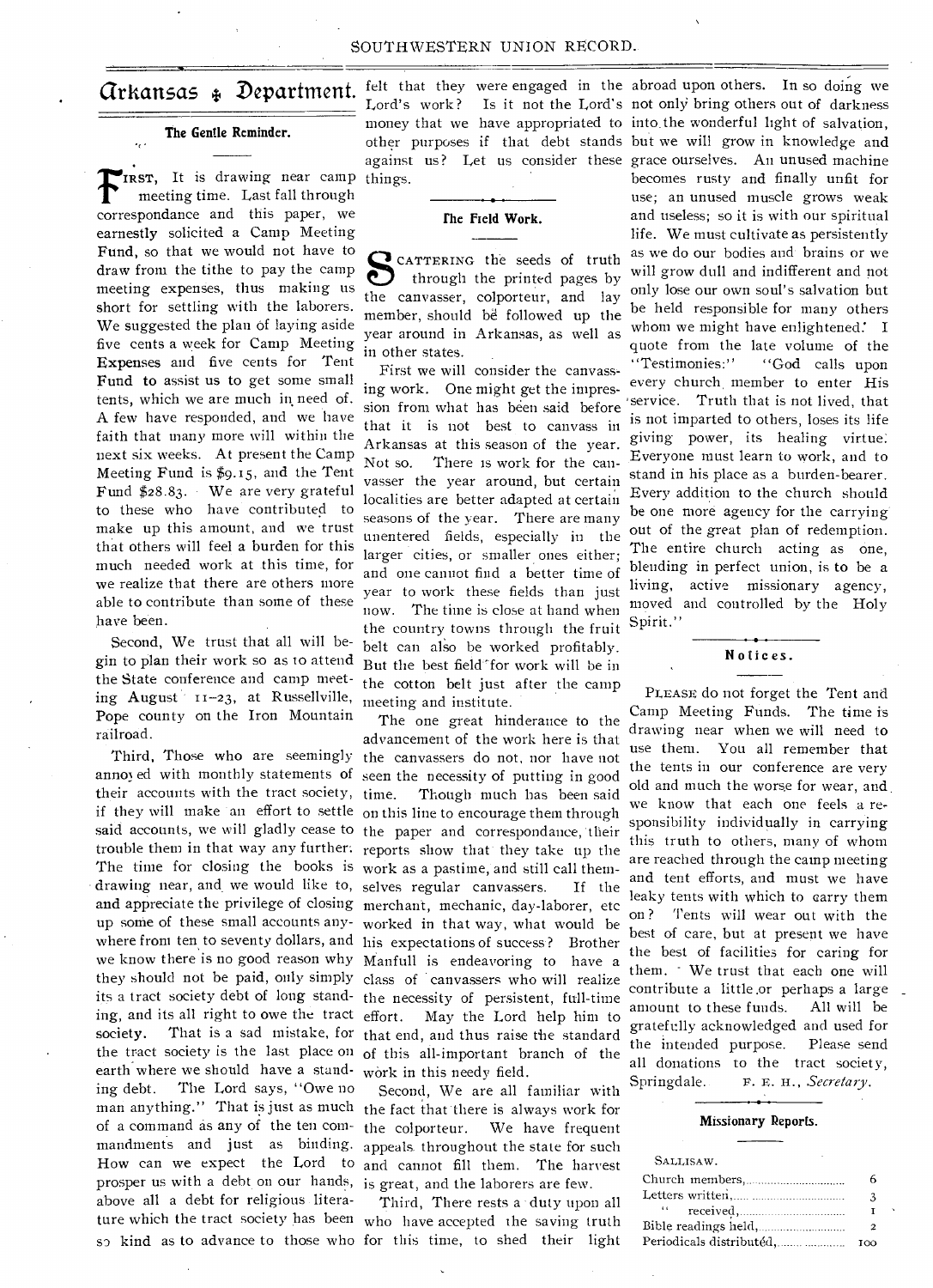# SOUTHWESTERN UNION RECORD.

Pages of tracts, etc. given away,.... too Pages furnished members by libr.... 75 GRAVETTE: Church members, 15 Letters written, 4

Periodicals distributed, ..............................281 Pages of books, tracts, etc. loaned,... 5,556

the brethren and sisters to realize the ward heaven." "Give and it shall we robbed thee? In tithes and offerbenefit derived from reporting their be given unto you; good measure, ings. Therefore the heaven over you work. Blanks have been sent out pressed down and shaken together, is stayed from dew, and the earth is each quarter, and this last quarter a and running together, shall men give stayed from her fruits." special effort was made, but only two unto your bosom. For with the same very grateful for these and publish be measured to you again." this that the others are not doing any and with the first-fruits of all thine missionary work, but they have neg- increase; so shall thy barns be filled lected to keep an account and there- with plenty, and thy presses shall fore could not report. We are aware burst out with new wine." "Bring that the churches at Fayetteville and ye all the tithe into the storehouse, Little Rock, and the little company at that there may be meat in mine house, Hot Springs are actively engaged in and prove Me now herewith, saith the scattering the seeds of truth. So many Lord of Hosts, if I will not open the reports have been returned. them above. We don't conclude by a full report to publish.

**Tithe Report** 

| <b>ARKANSAS CONFERENCE FOR</b>     |          |
|------------------------------------|----------|
| quarter ending March 31, 1904.     |          |
|                                    | \$228.70 |
|                                    | 52.47    |
|                                    | 56.00    |
|                                    | 8.85     |
|                                    | 45.25    |
|                                    | 53.53    |
|                                    | 23.69    |
|                                    | 21.48    |
|                                    | 19.49    |
|                                    | S.co     |
|                                    | 1.65     |
|                                    | 37.61    |
|                                    | 24.00    |
|                                    | \$530.62 |
| OFFERINGS.                         |          |
| Sabbath School donations, \$123.48 |          |
|                                    | 30.55    |
| International Pub. Co.,            | 6.22     |
| Haskell Home,                      | 5.55     |
|                                    | .80      |
| Religious Liberty work,            | 7.75     |
|                                    | .85      |
| Total, 2008 \$75.20                |          |

shall be watered also himself. bor not to be rich. measure that ye meet withal **it** shall

"Honor the Lord with thy substance have asked for reports of that line of windows of heaven and pour you out the work, that we hope others will a blessing, that there shall not be make an effort to report so that at the room enough to receive it. And I end of the next quarter we can have will rebuke the devourer for your sakes, and he shall not destroy the fruits of your ground; neither shall your vine cast her fruit before the time in the field .  $\cdot$   $\cdot$ <sub>N</sub>. And all nations ,shall call you blessed; for ye shall be a delightsome land." "If ye walk in my statutes and keep my commandments, and do them; then will I give you rain in due season, and the land shall yield het increase, and the trees of the field shall yield their fruit. And your threshing shall reach unto the vintage, and the vintage shall reach unto the sowing time; and ye shall eat your bread to the full, and dwell in your land safely. And I will give you.peace in the land, . . and none shall make you afraid." "The blessing of the Lord it maketh rich, and he addeth no sorrow with it." "Riches and honor are with Me, declares wisdom. yea, durable riches and ust II to 23. Russellville is on the righteousness."

The Word of God also shows us the result of a departure from there principles. "Consider your ways. Ye have The donations are not quite up to sown much and bring in little; ye eat, the previous quarter. We had com- but ye have not enough; ye drink, but menced to raise the standard. "Let ye are not filled with drink; ye clothe us not be weary in well-doing, for in you, but there is none warm; and he due season we shall reap, if we faint that earneth wages, earneth wages to not." "There is that scattereth and put into a bag with holes . . . Ye yet increaseth; and that withholdeth look for much, and lo! it came to litmore than is meet, but it tendeth to tle; and when ye brought it home I poverty." "Cast thy bread upon the did blow upon it." "When one came work, conducted by Brother W. L. waters, for thou shalt find it after to a heap of twenty measures there Manfull. More about this later.

many days." "The liberal soul shall were but ten; when one came to the be made fat; and he that watereth press fat for to draw out fifty vessels thine eyes upon -that which is not? Because of mine house that is waste." for riches certainly make themselves "Will a man rob God ? Yet ye have We have tried for some time to get wings; they fly away as an eagle to- robbed Me. But ye say, wherein have "La- out of the press there were but twen-Wilt thou set ty. Why, saith the Lord of Hosts?

## **Tent and Camp Meeting Fund.**

HILE we are sadly in need of tents, we also are in great need of larger tents for the laborers to use in the tent work. The tent season is right upon us, and the insufficiency of tents for the work, for the old tents are just literally coming to pieces. Methinks **I** hear some one say: "Oh, if **I** could only do something for the Lord; if I could only get out into the work." We had a letter from a sister the other day, who said "she was just crazy to get out and do something for the Lord." Now the Lord has called us to work for Him right wherever in His providence He has placed us. We are not all called to be preachers, but we are doing just as much for the Lord if 'we give of our means to help carry the work forward, as though we were out in the field giving the message. 'It is by our means and our prayers that we are to hold up the hands of the workers. Those who are farmers can put in an extra crop for the Lord, to help forward his work, or they can raise some extra chickens, and the Lord will add his blessing if we put our hearts into the work. to advance His cause.

## **The Camp** Meeting.

• At Russellville, Pope county, Aug-Iron Mountain Railroad between Fort Smith and Little Rock. If you have. not been planning to attend, now is time to begin to make preparations, for we cannot afford to miss these gatherings. As a conference we want to be well represented, for the advancement of work in this part of the Lord's vineyard. Let us come prepared to give a blessing, and you will be sure to receive one.

There will be an institute connected with the meeting for the benefit of that important branch, the canvassing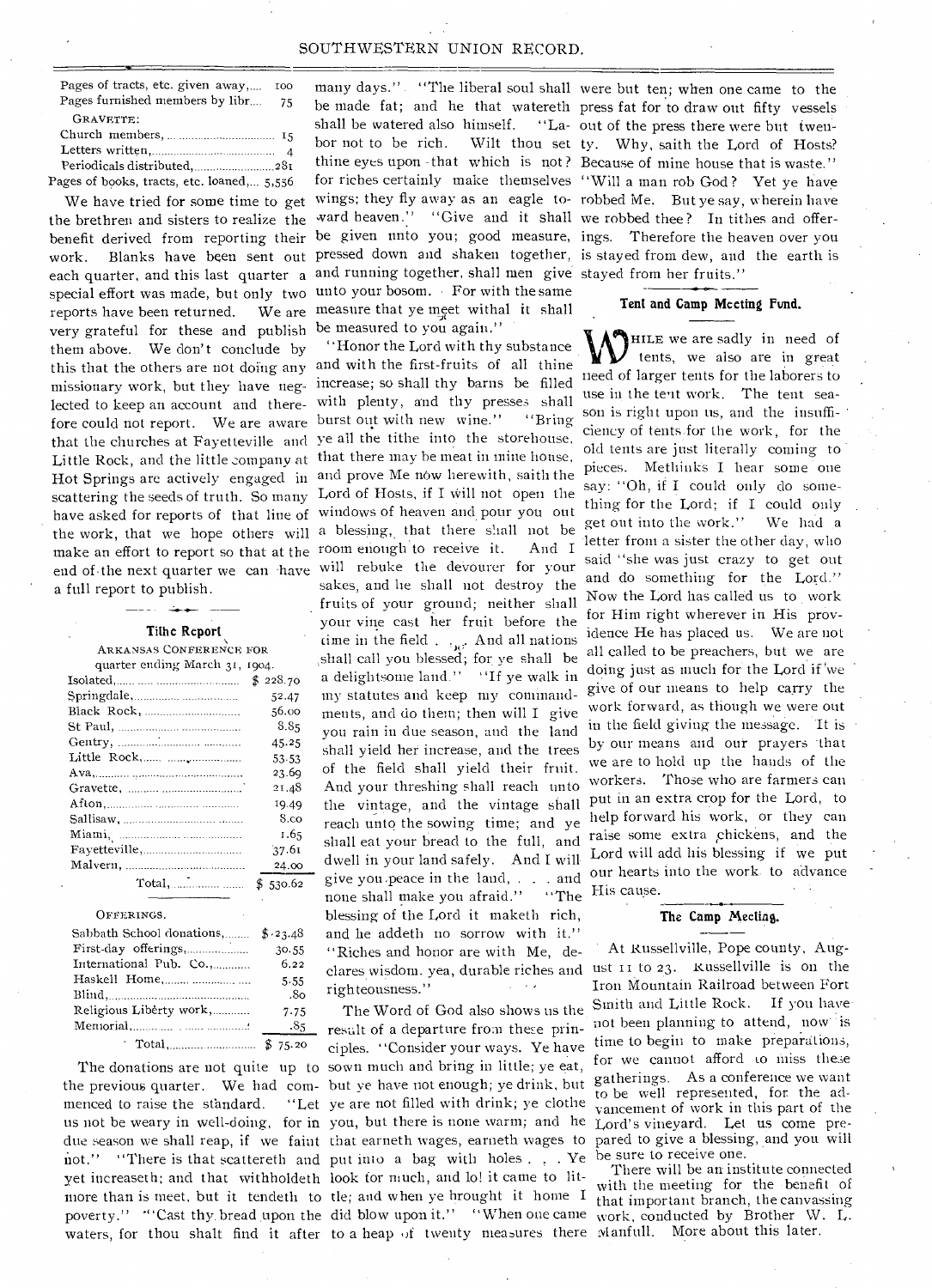# $\ast \mathbb{C}$ exas Department. $\ast$

# **Field Reports.**

WAco.—During a series of meetings at Waco, Texas in February and March, a church of nine members was organized, and nine more were added—seven by baptism and two awaiting that ordinance. A live Sabbath School is in progress, and plans are being laid for a summer church school. Forty-five dollars are already subscribed. We are expecting others also to help. Sister Waite was recommended as teacher. A board of seven were appointed to attend to this old one is too small. New Hope and matter. Sister B. Mc Cutehin is presi-Avinger both have thriving church is both new in the place and new in matter. Sister B. McCurcinii is presi-<br>dent of the board and W. R. Randle schools, and Cusseta expects to have truth, and number about twenty in treasurer. Help us with your prayers and money. A two weeks' Bible institute is expected at the close of Brother Brandon has a very interest- a local camp meeting here during the school about September 1. above work was accomplished by the are of good courage. Brother Som-Lord through His servants. To Him merville has a good work started here indeed a wonderful sight to see the be all the glory. S. S. RYLES.

had left in Leon county. I held a discussion with a Baptist minister, after which I pitched the tent and continued meetings ten days to finish a few subjects that **I** had been pre-with Elder D. U. Hale **I** left Keene vented from giving by the Baptist the 14th of April and came to Naples, company here of forty believers, but closing the church doors on me. The where we were met by Elder Hopkins the larger portion has but lately interest was small but deep. Three who took us to his home near the moved to this place. They had quite decided to obey, and joined the New Hope church. Elder Hopkins Sabbath School of the Jewett church, has a well ordered home, but he feels but were not ready to join the church. it his duty to remain with his family Eleven decided to wait. I have hopes this summer, as his children, as well of some of them. We had a good as other children; need a fatherly quarterly meeting with the Jewett care. I am glad that he intends to church and took steps toward re-take up the work again, as I heard organization. There are many names good reports of his labor wherever he Hale and I had good freedom in the on the old list that are a dead letter. has been. We **will** make a new enrollment, and has the matter in charge.

EAST TEXAS.—After spending a sixty. few days with my family at Keene, I ever. He is helping his boys to get

New hope was good. meeting, and a large number arose fifty or seventy-five feet without a for prayers.

was done there. They are doing well only a few such places. for a new company. They expect to future.

yet they were not too busy for meet- winter. ing and came out en-mass. They are to its utmost. and talk of building one soon. Their and are also planning the erection of one this fall.

LEON COUNTY.—After the Union see still more fruit yet, besides what the beautiful things in nature, we can The ing meeting going on, and the brethren but has been compelled to leave on beautiful timber as we crossed the account of his throat. We hope to Sulphur River.

D. U. HALE.

# *\_411o, Texas,•Afiril 27, 1901.*

all those members who do not report little church building, and it was well gladly received the instruction given. in good standing will not be entered filled both night and day while Elder on the new enrollment. The church Hale and I were 'there. This comp-our conference has been somewhat clerk, S. D. Grubbs, Concord, Texas, any is the second largest in our con- neglected. It is an excellent locality ference and has a membership of for a family with but a little means,

left in company with Elder N. P. done a good work in the church be necessary to have two local camp Nelson for my district in the East. schdol the past winter, and several of meetings in the eastern part of the We came to New Hope first. We the young people expect to attend the State, as the brethren are so widely found Brother Hopkins as zealous as Keene Academy another school year. scattered. Brother Bledsoe, of the New Hope

soon as he can turn the crop over to very interesting trip to me, as **I** saw cities, the villages and' the hamlets. his boys. The spiritual interest at the beautiful pine. Some of these

young people took part in the social and eighteen feet. They will run up At Cusseta we found them hunger-see the forest where neither axe nor ing, thirsting, and God came near to saw had ever been. This **I** 'had the fill them. We feel that much good pleasure of seeing, but there were Many of the trees measure as high as one hundred limb. I have many times wished to

build a house of worship in the near had a meeting the same evening in a At Avinger everybody was busy, as a church school building the past also in need of a house of worship much in need of a church building I am now in Cherokee county. courage and are very anxious to have We stopped at Brother Day's and little log cabin which has been used The little room was packed The company is very one in the near future. The company all. They all seem to be of good summer.

Conference I returned to the work I is already seen from his labors here. form a little idea of how beautiful the We next went to Avinger. It was When we notice new earth will be.

> EASTERN TEXAS.—In CO mpany Brother Jones's, where fifteen letters The New Hope company has a nice bearing in all points. The brethren At this place we stopped at Brother Ryan's, and I hastened over to were waiting for me. We have a a large church school building, but it has lately been sold, and another ,building will be erected during the summer or fall which will serve as a church and church school house. The brethren here, although very busy, came out to every meeting. Brother Lord to present the truth in its full

> Brother and Sister Adams have their reighbors. It seems that it will **I** find that the eastern portion of to locate and live out the truth before

things to` going on his new farm and church, took us to Cusseta, a distance that the truth may be preached in the expects to get out into the work as of about twenty miles. This was a forests, the plains, the hills and the Brethren, let us pray for the work

N. P. NELSON.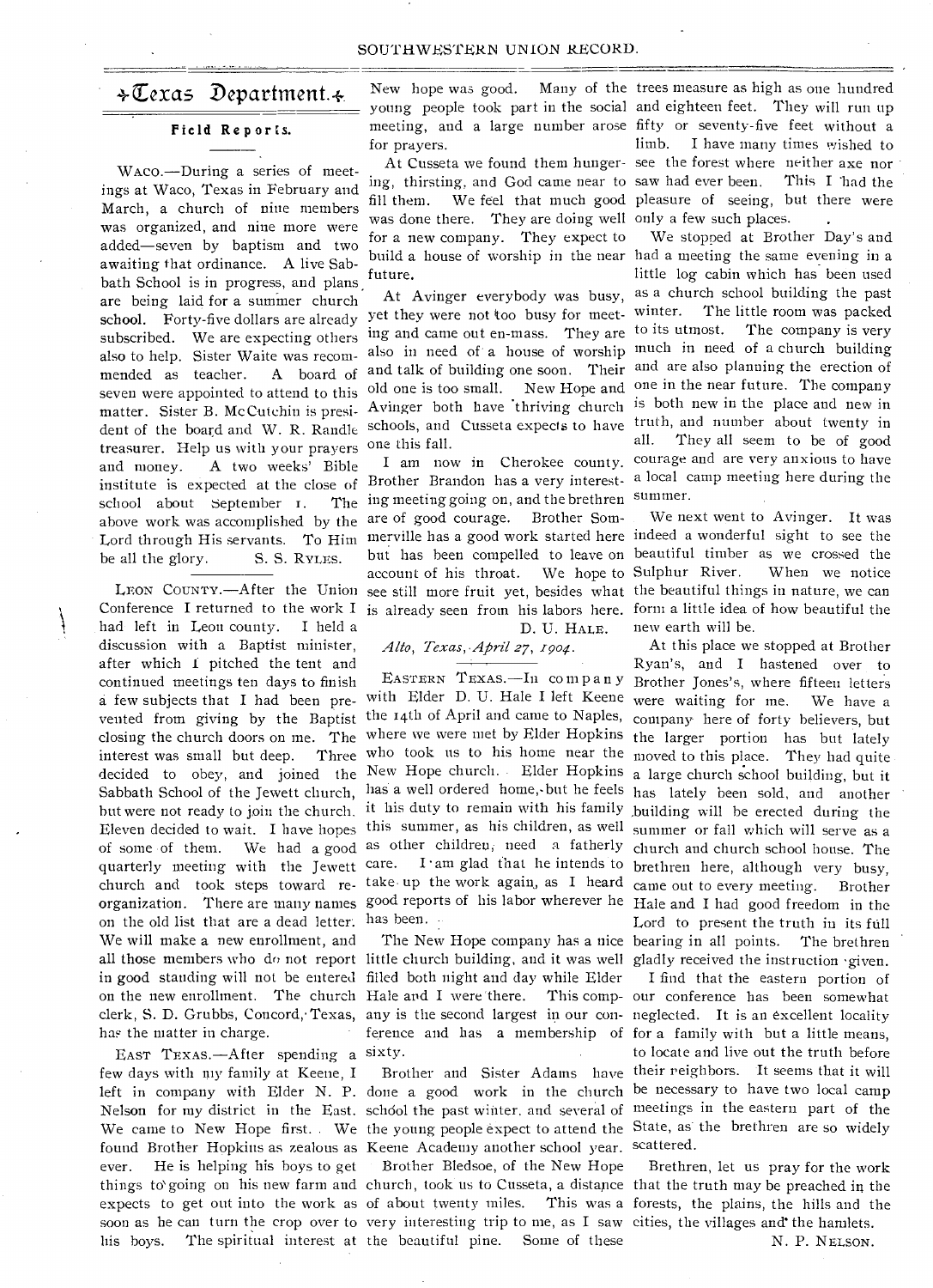PELHAM.-I have just returned pronounced case of typhoid fever, but readings. I had quite good success valescent. as the people were very anxious to hear the message explained. the pleasure of selling fourteen small books, six larg6 books, and also several tracts. Three persons signed the covenant to keep the Sabbath, for which I praise the Lord for it is He who. giveth success to this work.

Q. V. SHAW.

CORSICANA.—I went to Mexia, and myself and J. H. Hollis walked twenty-five miles to Fairfield, Texas, where we worked from the 14th to the 26th. We had a good meeting, and at the close there were fifteen Sabbath-keepers, and others I think will come in later. I know the Lord was with us. We have many calls, but will not be able to fill them all. Please pray for us in our work for the colored people. THOS. DEFREEZE.

## Obituary.

19, 1904, of *la grippe,* my dear wife, E. C. Bodwell, 'aged 42 years, 7 months and 8 days.

she was given tasted good, she replied no; that nothing tasted good, and would not until she ate it in the kingdom of God; then everything would taste good. She fell peacefully asleep in. Jesus without a struggle or a quiver, just as a little babe falls asleep in 'the arms of its mother. A husband and eight children, five boys and three girls, the youngest a baby girl of four months, are left to mourn her loss. C. P. BODWELL. the labors of Elder R. M. Kilgore at large crop of berries which is already matter this week. The departments he habors of their fit fit. In the subset of the expects to have close to have been accumulating a little more roctry, reads, in the ran or roys, since. She knew she was going to, this fall; these are marketable at a put out a larger issue and try to catch die and was prepared for death. She good price. Besides the berries he up. This will account for us being a said she had asked the Lord to forgive has as fine and well-kept a vineyard day late with the paper. The reports her sins and He had promised to do as it has been our fortune to see late- of the work being done by our laso. When asked if the nourishment ly. The vines are well set with fruit borers in this one issue of the paper She accepted present truth under

### Keene Notes.

Mizs A. W. Jenson is very sick and recover, on account of her age and to come in very encouragingly. feebleness.

DR. P. F. Haskell has been very 3 cents each. Address, sick all the past week with a very.

home from Pelham, where I have at the present time his fever is broken been canvassing and holding Bible and it is hoped he will soon be con-

> Marcus Woodall is at home with his I had parents for a few days.

> > THE tent companies are preparing Andrew Nelson, assisted by Robert French and wife and Marcus Woodall, will pitch their tent in Lone Oak, Hunt County, this week.

THE Keene church and Sabbath school, with all the day schools expect to enjoy a picnic on the Nolan Arkansas Tract Society, Springdale, Arkansa river west of Cleburne next Thursday. An interesting and instructive program has been prepared, and it is hoped a profitable time will be had.

ELDER N. P. Nelson expects to be with the Jewett church next Sabbath and with the Houston church on the following Sabbath.

Those who have but little idea of farming should have gone with the editor to visit the farm of J. T. Chesnut yesterday. Brother Chesnut has DIED.—Near Rolyat, Texas, April. several acres of berries; the dewberries assecond-class matter, under Act of Congress and McDonald blackberries were just of March 3, 1879. getting ripe, and several pickers were at work gathering the large, plump berries for the market. Besides the our readers with an extra amount of and promise a large return. It will is worth the price for a year to those pay anyone who has not done so to who are watching the work go forvisit his place and see his fruit and ward. obtain plants for their own setting.

# *[Contlaued from first page.]*  about this being the best seller that we have ever had in the way of a paper. Although it will contain 24 pages and be printed in two colors, the retail price will' be only five cents a copy. It seems to us that such a number as this, to• be sold at a nickel

YOUR STATE TRACT SOCIETY.

# +Elie Union -:- *Necorb.4-*

to go out. Elders T. W. Field and N. P. NELSON, - - - - Associate Editor. A WEEKLY JOURNAL Published by the Southwestern Union Con ference of the Seventh-day Adventists.  $C. N. Woobwan, - - - - - -$  Editor and Business Manager. Subscription Price, per year,  $- \frac{1}{2}$ .50<br>Clubs of Ten, one year,  $- - -$  4.50 Clubs of Ten, one year,  $- -$ 

### AGENTS:

Oklahoma Tract Society, Oklahoma Citys Oklahoma.

Texas Tract Society, Keene, Texas.

All papers will be discontinued when the time expires, unless promptly renewed.

Subscribers who do not receive their paper regularly should notify the office of publica- • tion and not the Tract Society, as the latter are not responsible for the mailing of the papers.

the possibilities in fruit and vegetable individuals. All business communications Money, or letters, should not be sent to should he addressed, and all remittances and money orders made payable to the S. W. U. RECORD, Keene, Johnson County, Texas.

Entered October 24, 1902 at Keene, Texas,

•WE are glad to be able to present

WE would call attention to the article on the first page calling for help to purchase a new press. Please do not pass it lightly by, but let each one who reads it and feels an interest in this work, take it. as a personal appeal to them, and do all they can to assist in this good work.

ARRANGEMENTS are being made by a copy, ought to have a circulation of the Keene Academy Board to issue at least a half-million. By a united the calendar early—it is hoped by the effort this can be accomplished. Ord- close of school. A strong, earnest ers from conferences, tract societies effort on the part of all the friends of fears are entertained that she will not and individuals are already beginning the schoo ls igreatly desired in order that it may be filled another year with In lots of 25 or more to one address young people who have a desire to fit themselves for work in some part of the Lord's vineyard.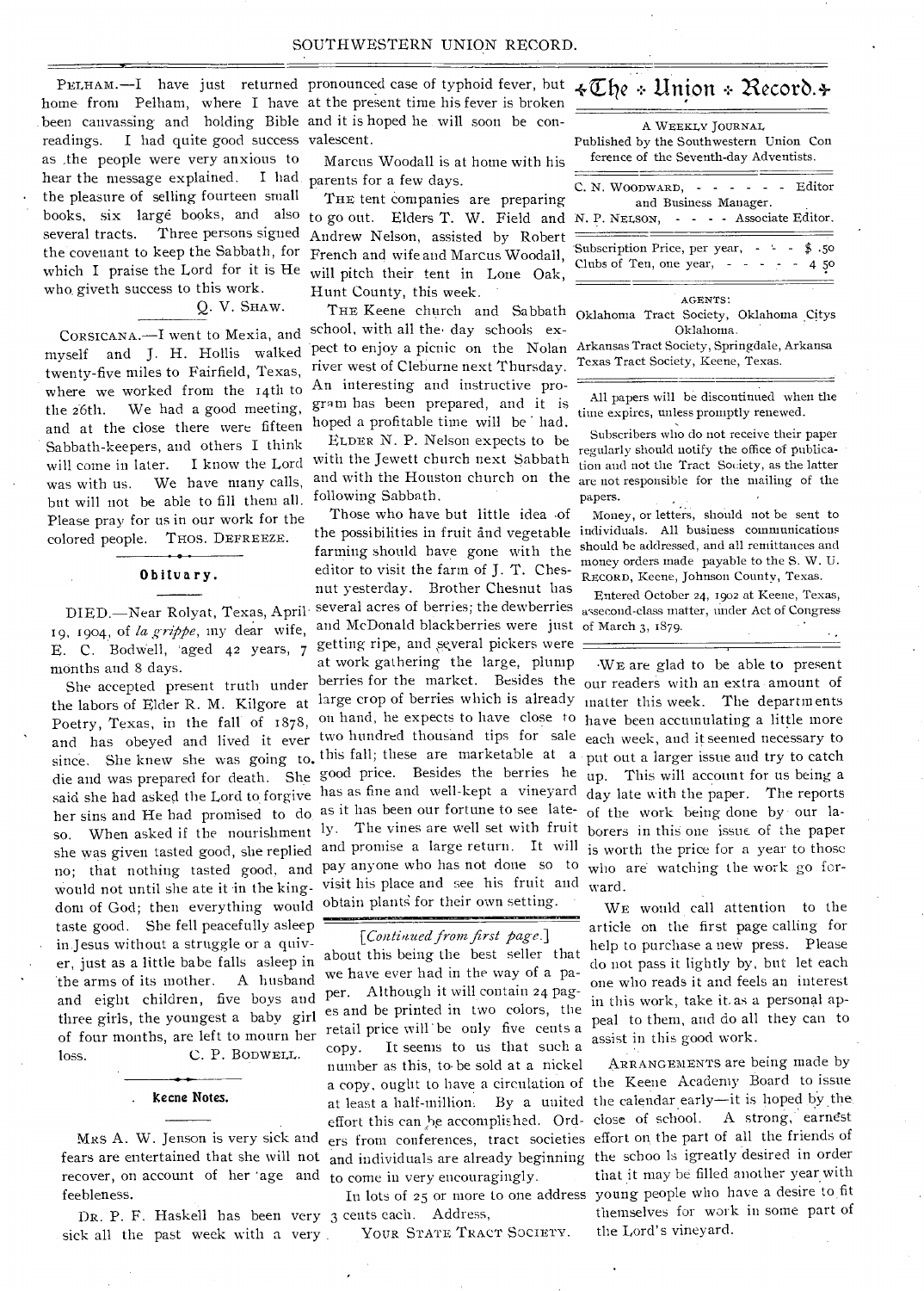# Oklahoma + Department. those that will be saved.

# **Field Reports.**

challenged Sister Syp for a debate, so till the close. and set the time to begin April 25. He then began a meeting in which he from the start, and we believe good took up a tirade against the Ad-results will yet be seen from the seed ventists. He evidently had two sown. The immediate results are six objects in view. First, to prejudice who have fully decided to walk in the the people against Adventists; and light, and "keep the commandments second, to wear out Sister Syp and of God and the faith of Jesus," and the people before the meeting begins. unite with the church at the earliest They would hold their meeting until opportunity. Five desire baptism as one or two o'clock in the morning so soon as an ordained minister can be she could not review him. I came had to administer the ordinance. The out to help her and take the burden brethren here feel that they have been of the work, so she could get rested much strengthened by these meetings,• for the debate. Since I came out and they have determined to make a here, they have opened the way for decided effort to get the truth for this me to present the Law and Covenants time before their neighbors. to a large congregation, and with good effect. The opposition is mak-all parts of the Indian Territory, and ing the truth shine brighter, and none it seems there is no one to fill them. of the members are in the least During the past week I have received affected, but are more firm than ever. Some are taking their stand for the "The harvest truly is great, but the truth, and we expect to have baptiz-laborers are few." Brethren, pray ing next Sunday. We can say it was for the work here. E. L. MAXWELL. easy to see the spirit of the dragon. May the Lord stir His people to give the message in this generation.

# A. E. FIELD.

faithful in the future.

At present I am spending a few some meetings in Shattuck. Lord has blessed his efforts.

G. F. HAFFNER .

MEND.—We have been made to every evening at eight o'clock. The realize the fulfillment of Revelation attendance was about thirty-five and 12 : 17 for the last two weeks here at was nearly constant, those who began Meno. The Methodist presiding elder attending at the first' continuing to do OKMULGEE.—I began meetings here March 23 and continued till April 24,

A good interest was • manifested

There are many calls for help from four earnest calls for work to be done.

AVART.—Last Sabbath and Sunday county Sunday, March 27, and began men of Beaver county and north her express the clearness of the hypowith the church.

days with my family. We will hold last summer, six have been baptized, Shattuck church had some new ad-I closed the meeting here Sunday ditions. Sunday, the .7th eleven night, April ro, having organized a souls were baptized, and others are church of nine members. There are Bernhard Voth and Sister Ava Brickgoing to be in the near future. two others who would have united Brother **J.** A. Lorenz has been work-with the church if they had been at ing here for a month or so, and the home. The Lord certainly witnessed church now has a mem'-ership of His Spirit, and all were drawn close about one hundred. May the Lord to him and close together. There are blessing in their married life. continue to add to its membership of other souls here who have been made Since the beginning of our meeting the work in short-grass section. The uniting with the Clearlake company. This to the word spoken by the presenee of

very dear to us as they have drawn so close to is through hearing the truth and having shown so much apppreciation for it that while they had not taken their stand when I left them, all are encouraged to believe that they will soon be lead into the full light of the truth. In fact such expressions were made that as soon as some opposition was removed, they would take their stand.

The closing scene of the "round up" Sunday night, was the showing of the Lord's claim upon the herds, and it is certainly gratifying to know that there are stockman in the west who recognize that every tenth steer is the Lord's, with offering, for the giving of the third angel's message to all nations in this generation. Monday forenoon an impressive service was rendered in the baptism of Brother George Rederner, attended by a goodly number.

April 23 and 24, I spent with the meeting at Clearlake Thursday even-be a Christian, though neither Avart church. The Lord came near ing following. The meeting was well she nor her husband could be and blessed both in speaking and attended from first to last by quite all anything but "Seventh-day devils," hearing the truth. As this church the same congregation that we had as she said many called them. has been running down considerably last summer. I found four Sabbath-This woman is surrounded by a sea of by some families leaving them, their keepers here at Clearlake last summer. cattle and a ranch of thirteen sections. church organization was almost Three of them had been baptized, and It made me think of hunting and broken up. On Sunday they elected two had been members of the church fishing them out. There are many new officers and five joined the at Liberal, Kansas, but had enjoyed places in Woodward, and Beaver church. They promised to be more little or no privileges of association counties and the Panhandle that must PANHANDLE. -- I have just returned thing. It was certainly strengthening from a "round up" among the stock-to :he second angel's message to hear Panhandle. I started to Beaver cracy of modern Babylon through On my way home through the Panhanle I took dinner at a ranch where the lady who is not a Christian urged me to come and preach the truth to her neighbor, and as she expressed it, "open' their eyes." She heard Elder Larson and others preach the truth, in her girlhood, in Iowa near Moravia. She said she was a Baptist then, and it caused her to give up every-She felt that she must be worked, and that speedliy. Pray for

D. F. STURGEON.

## **Hymeneal.**

LAST Sunday, April ro, Brother man were united in holy marriage. The ceremony was performed in the O' Keene church by the undersigned in the presence of quite a large con-<br>gregation. We wish them God's We wish them God's

*G.* F. H.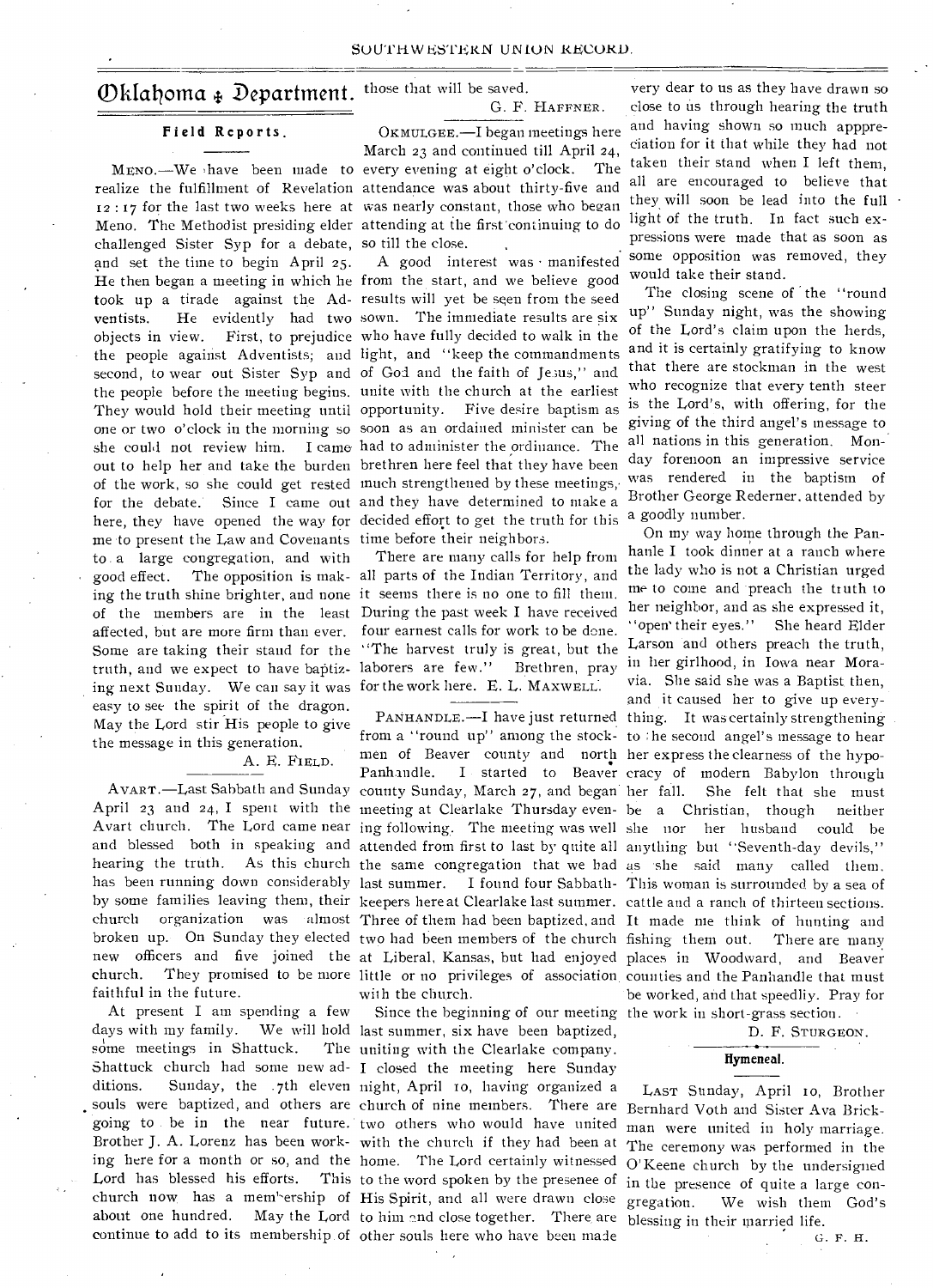# Monthly Report.

 $\mathcal{F}_{\text{HE}}$  following is a report of the Conference workers as far as they those owing the society for a long the business portion of Oklahoma have reported. Several have not sent time will help us at this time it will City. This kind of work was new in their report yet. We would like to be appreciated very much. Who will to at least four of the girls, but they see them all prompt in sending in be the first to answer ? their reports at the end of the month.

No. of workers, . . . . . 20 sermons preached, . 213. IC

- $\epsilon$   $\epsilon$ Bible readings held,  $151$
- other meetings held, 26 it
- $\sim$  6 missionary visits, . . 508
- subscriptions obtained, 7  $\epsilon$
- persons baptized, .. . 15 tt
- persons obeying,. . 14. ti
- " letters written by our

State S. S. Secretary, . . 221

Let all the workers remember our papers and take as many subscribers as possible. These seven in the report were taken only by two. Why should not each one take a few each month, then be sure and report it so we can give a correct report.

G. F. H.

Report of Tithe and F.D. Offering, FOR OKLAHOMA CONFERENCE FOR FEBRUARY. 1904.

|                | TITHE.      | F. D. O.         |
|----------------|-------------|------------------|
| Altona,        | 28.90<br>\$ | $\clubsuit$<br>Ť |
| Cooper, West,  | 3.90        | .                |
|                | 2.40        |                  |
|                | 1.90        | .                |
|                | 3.19        | .                |
|                | 4.00        | .                |
| Guthrie,       | 5.14        | .                |
| Gage, $\ldots$ | 20.00       | .                |
|                | 39.90       | .                |
| Hereford,      | 11.00       | \$1.00           |
| Hennessey,     | 15.00       | .                |
| Huntville,     | 14.98       | .                |
| Isolated,      | 30.45       | 1.40             |
| Jennings,      | .98         | .                |
| Lenna,         | 93.00       | .                |
| Oklahoma City, | 49.12       | .                |
|                | 5.78        | .                |
|                | .           | 5.20             |
| Okmulgee,      | 2.00        | .                |
|                | .           | .50              |
|                | 9.00        | .                |
| Perkins,       | 4.50        | .                |
| Paul's Valley, | 9.25        | .                |
|                | 5.65        | .                |
|                | 9.63        | .56              |
|                | 2.45        | .                |
|                | 4.35        | .07              |
|                | 6.40        | .                |
| Waukomis,      | 10.70       | .                |
| Wilburton,     | 12.20       | .                |
| Watonga,       | 15.60       |                  |
|                |             | \$8.73           |

Tithe paid out during same time, \$1,055.54

# Notice

OKLAHOMA TRACT SOCIETY.

### Notes from the Canvassers.

field as a canvasser. The Lord has over the company as they entered been with me and blessed me in my stores, shops, saloons, etc... In a short work. I have been in the truth but time our sixty-nine copies were gone, a short while. I had been thinking and the resulting disappointment seriously for some time of taking up pictured on faces and expressed in this work, but could not gather cour- words forceably reminded us of King age to start until Brother and Sister Alexander when he wept because A. R. Hill came into our community. there were no more worlds to conquer. They gave me courage, and I thank Though in this case it was a lack of yesterday. Brother Butka was with as instruments in placing the truth in F. D. O. for my Lord and Master in this work, the Lord for my success. Lord will surely bless Brother Butka eve. for the earnest, faithful work he is doing. I go out to-day of good courage. I ask an interest in the prayers of God's people that I may do much realizing the shortness of.time and the amount of work to be done before our Lord's coming. W. L. COOPER.

WE came from our territory to Paul's Valley to meet Brother Butka. He was at Brother Cooper's. It did us much good to hear how the Lord oo had poured out His blessing on the other 'canvassers 'as well as us. are greatly encouraged to press for generation. The Lord says, "Ask ..... for rain in the time of the latter  $r_{\text{min}}$  rain." We ask an interest in the  $r_{\text{max}}$  require of the requirement people prayers of the remnant people. <sup>40</sup> ward and help finish the work in this

# A. R. HILL.

vassing Tuesday. I like the work life and am now forty-five years old. T. J. EAGLE, *Treasurer.* my work. OKA ROY. AFTER Sabbath Saturday evening very well and expect by the help of I would be glad to see more of our .56 God ever to press forward in this young people take up the canVassing wonderful work. Although the way work. I realize there is a great bles-.07 seems hard at times, yet if we only sing in the canvassing work. Come, think of the One who has gone before let us all put on the strength of the us, and ask Godsto direct us, we will Lord and go to work in earnest before come out victorious. I am of good courage and glad to have a part in go up and possess the land. We need this closing

Sister Field and I, accompanied by Do you take the UNION RECORD? Sister Field and I, accompanied by BROTHER W. E. Hunter and I are

work done by the Oklahoma need of about \$500.00 at once, and if Bible Training School would meet in our five girls and a young friend, started out to find by practical ex-THE Oklahoma tract society is in perience what success the sale of the remembered the instruction recently given them at the institute, and they had studied. the paper and were determined to sell it for what it contained. Sister Field and I found our I HAVE just begun working in the time fully occupied in keeping an eye We had a ammunition that caused the mourning. meeting of canvassers at my house We greatly rejoiced that God used us us. He encouraged us all very much. the hands of so many people, and we . His life and soul are in the work. The intend to try again next Saturday. MRS. ETALEA L. TAYLOR.

> I AM still pressing- forward for my Master. It is astonishing to see so many people who know nothing about<br>the truth in this country. The time the truth in' this country. has come when the people of God ought to work harder than ever before. God is impressing the people with this wonderful message. Now is the time to work. The Saviour tells us to go into the highways and hedges and gather them in. There is where I have been the past week in Indian Territory. God has wonder-We fully blessed me in trying to reach the people. I am of good courage in the work. Pray for me. J. T. MILLER.

I HAVE been working with "Daniel and Revelation" for the past four weeks, and have been enjoying the work. I am walking and taking from fifty to seventy-five dollars' worth of I HAD my first experience in can-orders a week. I have farmed all my work. Pray for me in Calebs and Joshuas now. To show We are fully able to<br>ess the land. We need our faith by our works is the. best F. M. GARNER.